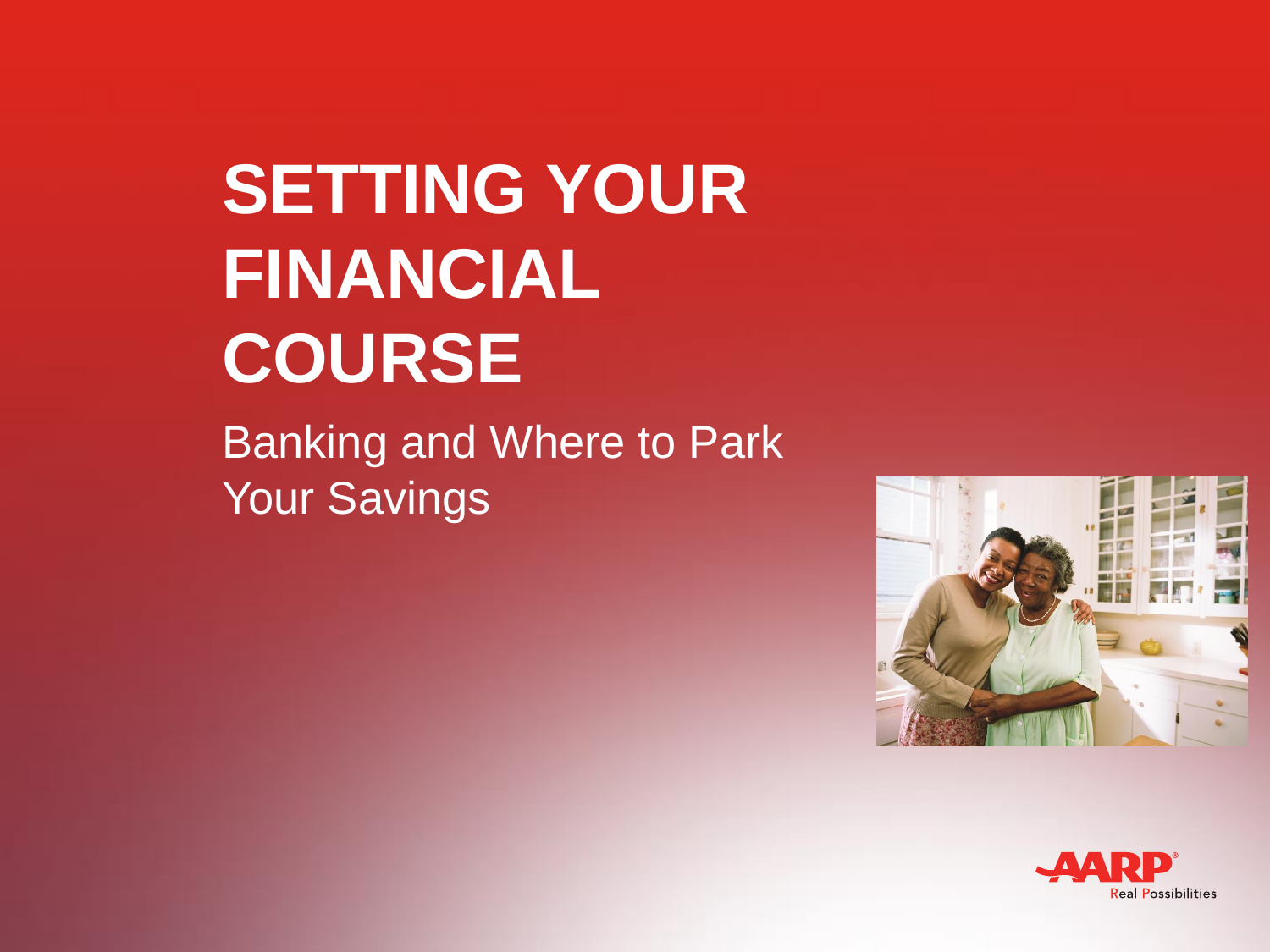

- How to Choose a Bank
- How and Where to Save
- Saving for Retirement



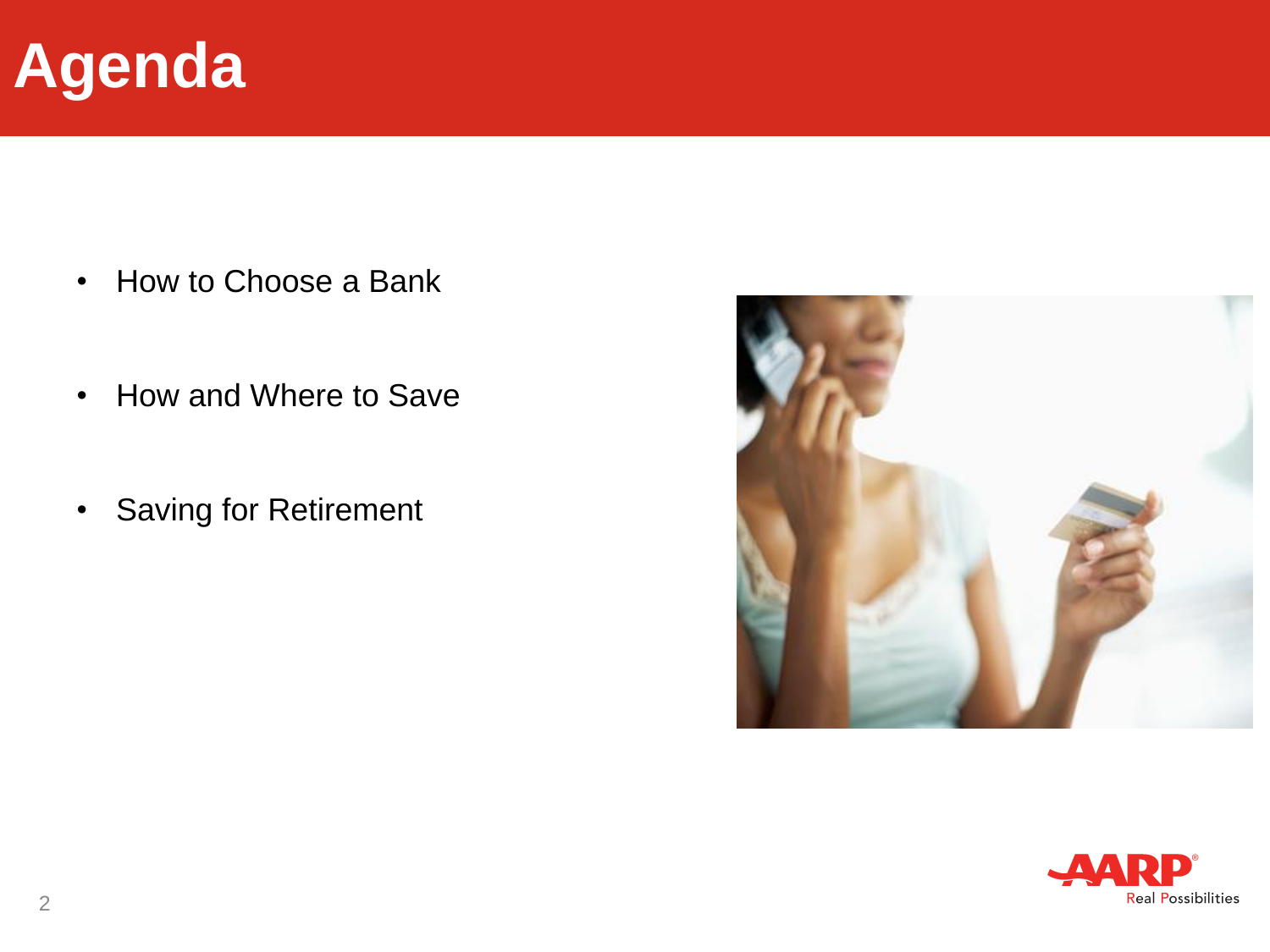## **Banking**

#### **Shop for a suitable bank**

- Fees
- Interest Rates
- Online Resources
- Hours, Branch and ATM Locations



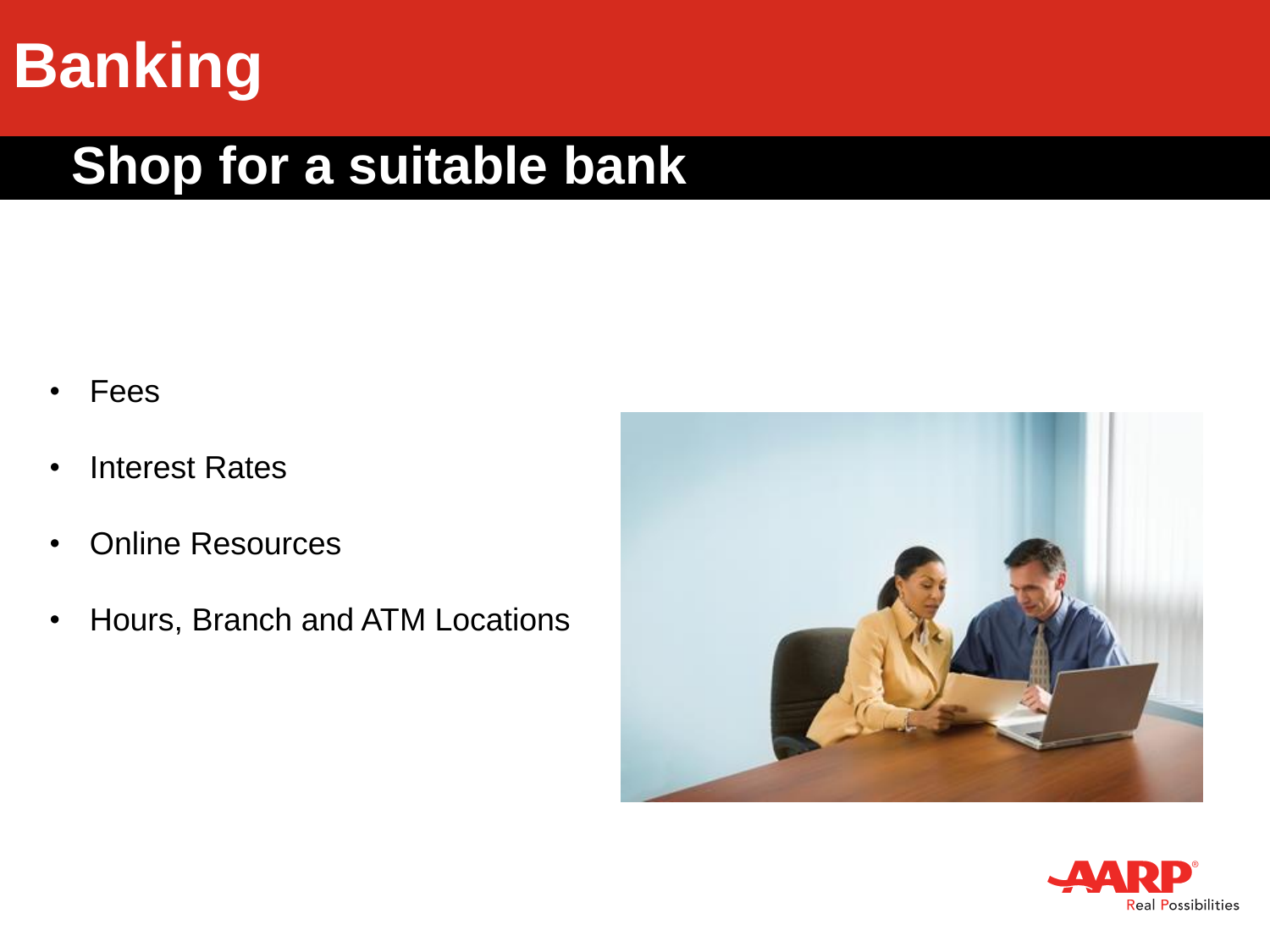## **Where to Park Your Savings**

#### **Identify the appropriate saving vehicle**

- Savings accounts
- Money market accounts
- Money market mutual funds
- Certificates of deposit (CDs)



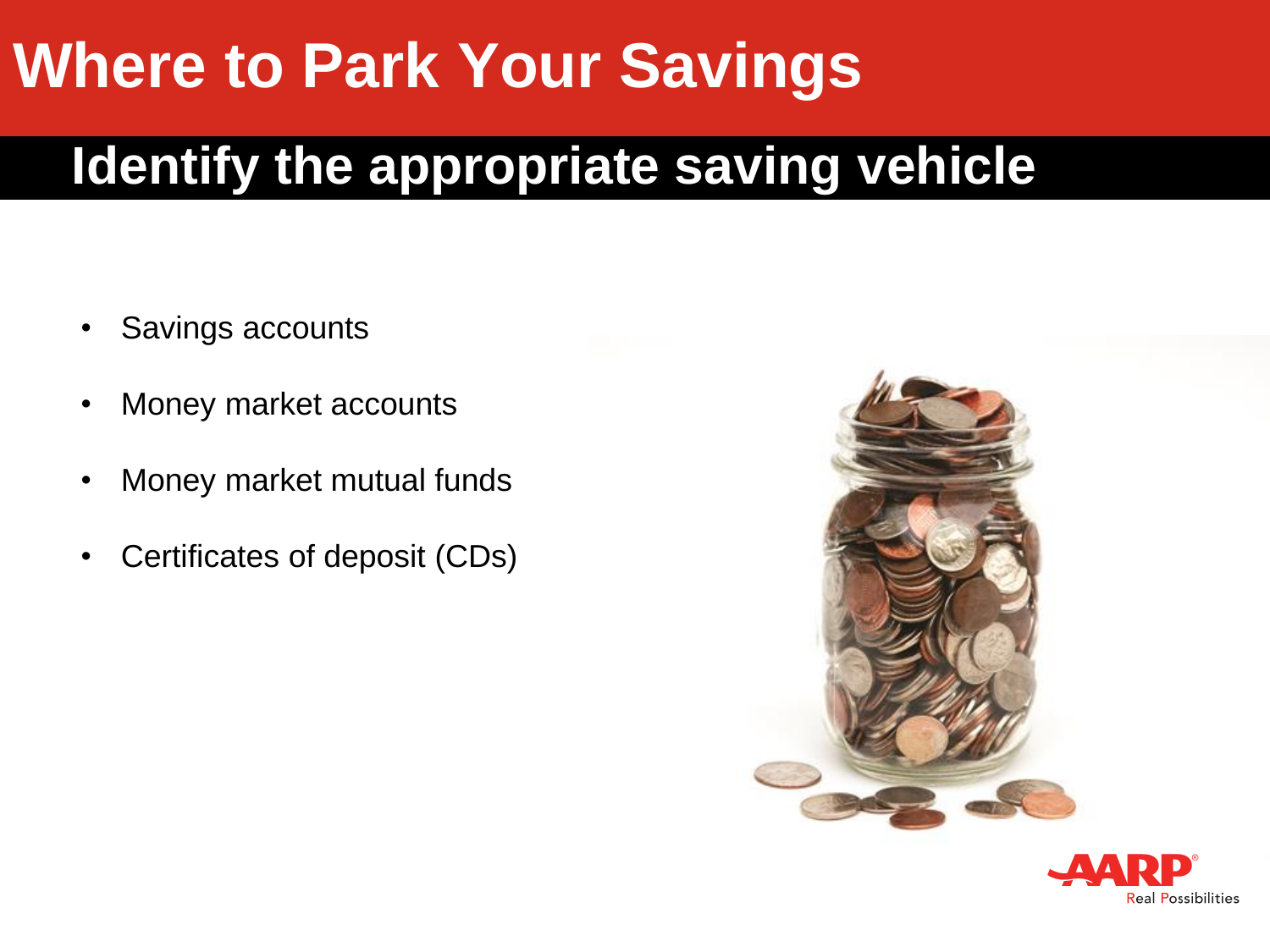| <b>Interest</b> | $\overline{\text{OW}}$      |
|-----------------|-----------------------------|
| <b>Access</b>   | Easy                        |
| <b>Insured</b>  | \$250,000                   |
| <b>Fees</b>     | May require minimum balance |

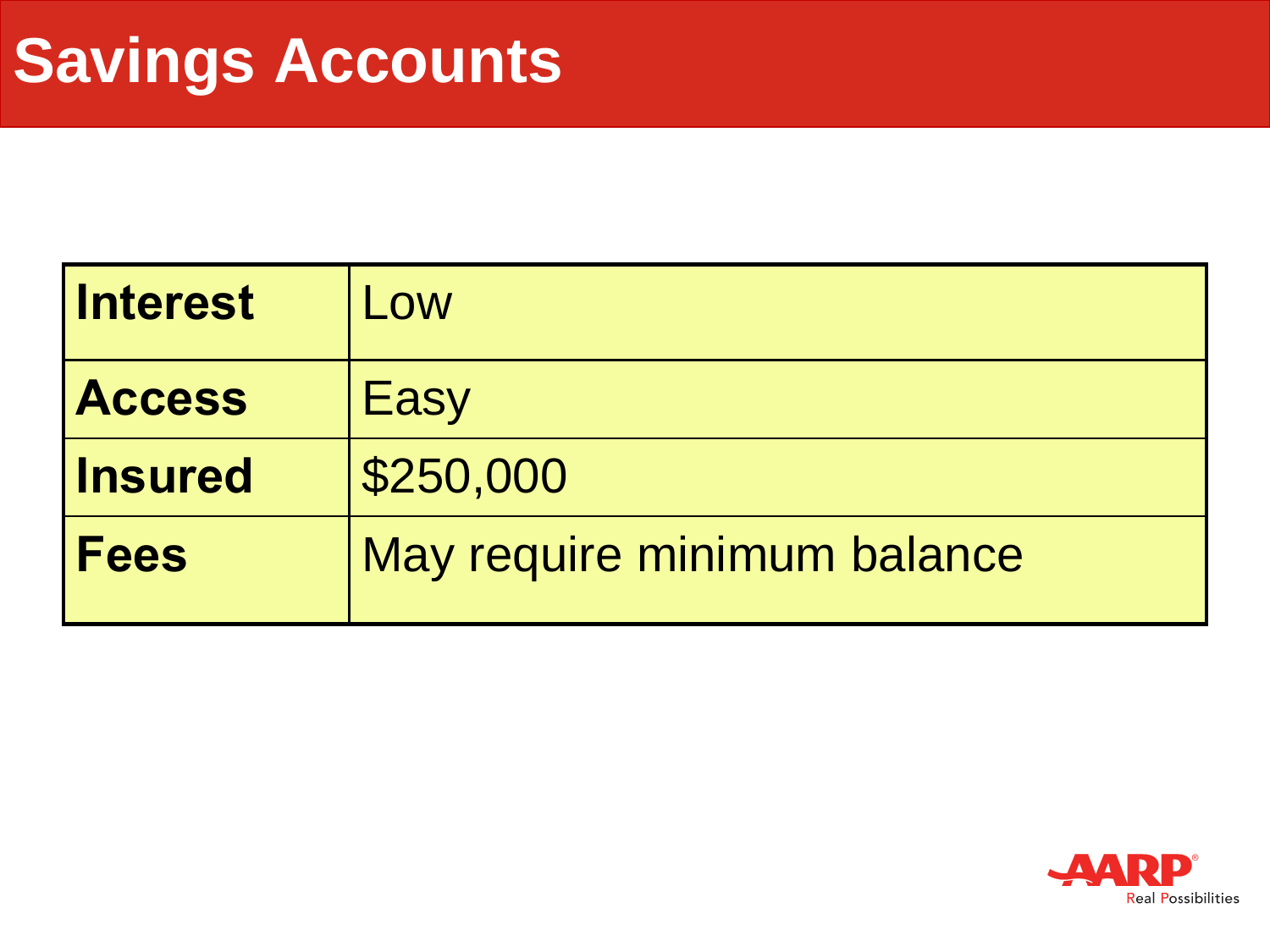| <b>Interest</b> | <b>Higher than savings account</b> |
|-----------------|------------------------------------|
| <b>Access</b>   | Easy                               |
| <b>Insured</b>  | \$250,000                          |
| Fees            | May require minimum balance        |

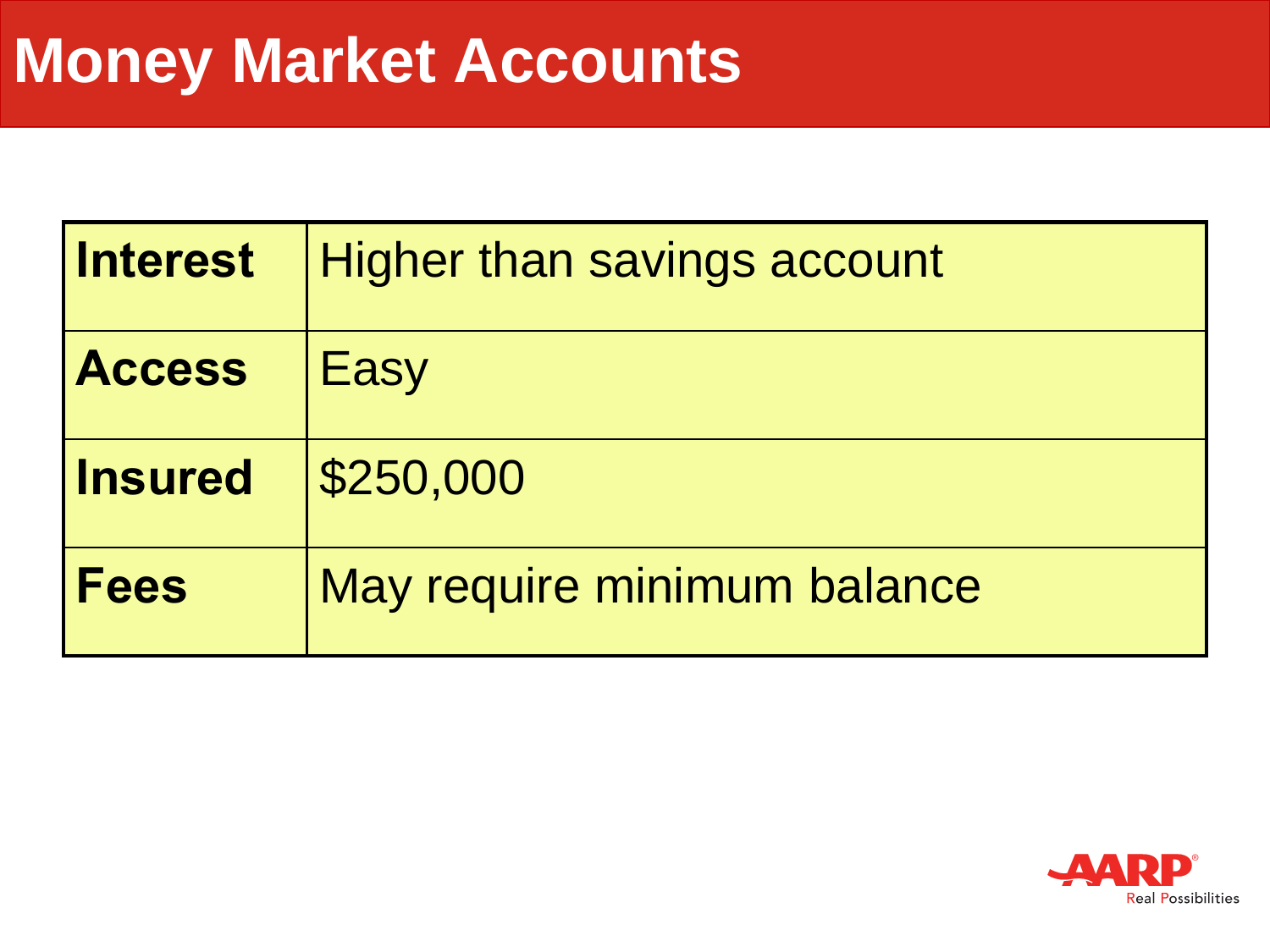#### **Is a money market mutual fund insured by the FDIC?**

- Yes
- No

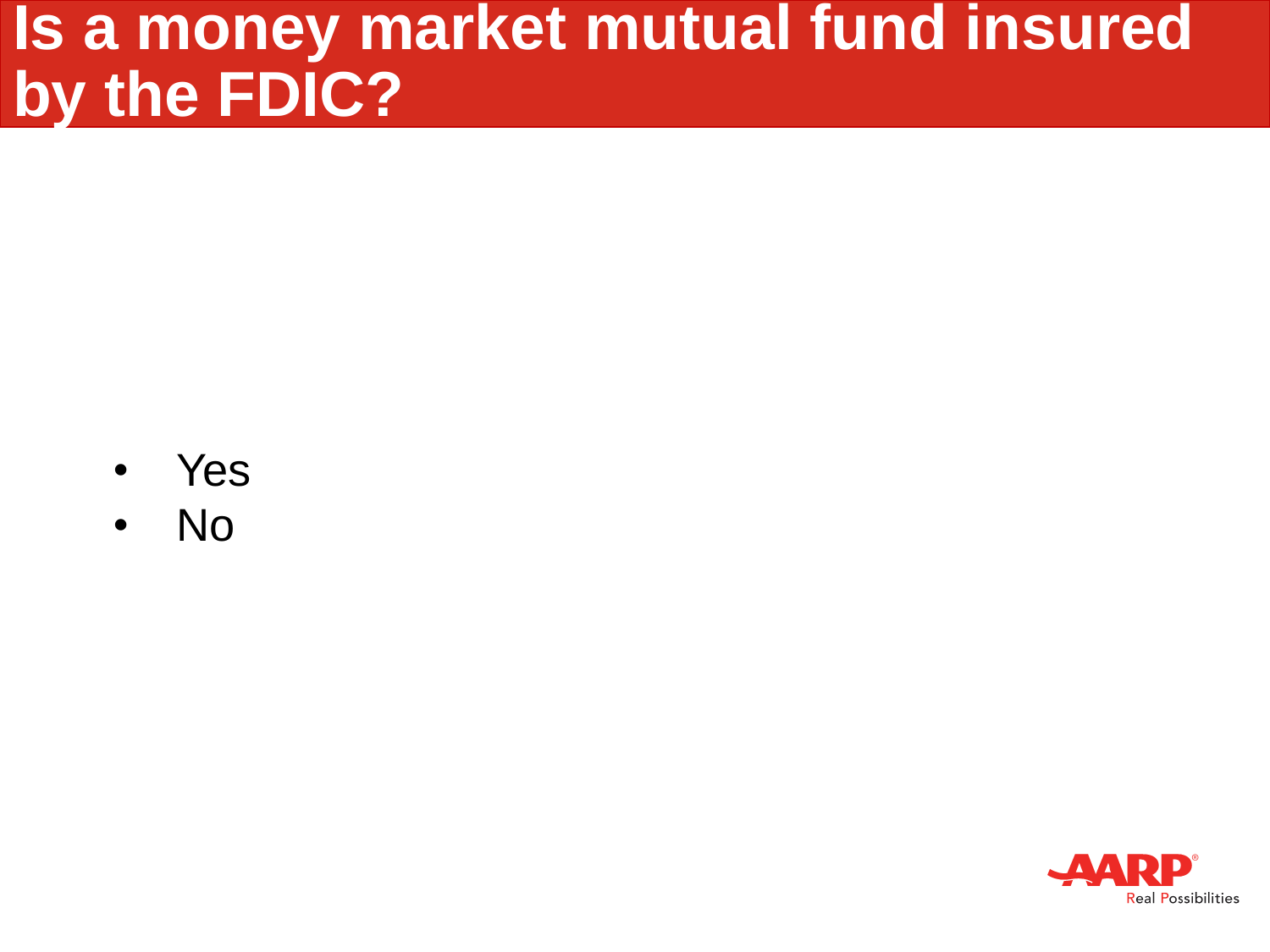| <b>Interest</b> | Higher than savings acct and<br><b>Money Mkt. Account</b> |
|-----------------|-----------------------------------------------------------|
| <b>Access</b>   | Easy                                                      |
| <b>Insured</b>  | Low Risk (Not covered by FDIC)                            |
| <b>Fees</b>     | May require minimum balance                               |

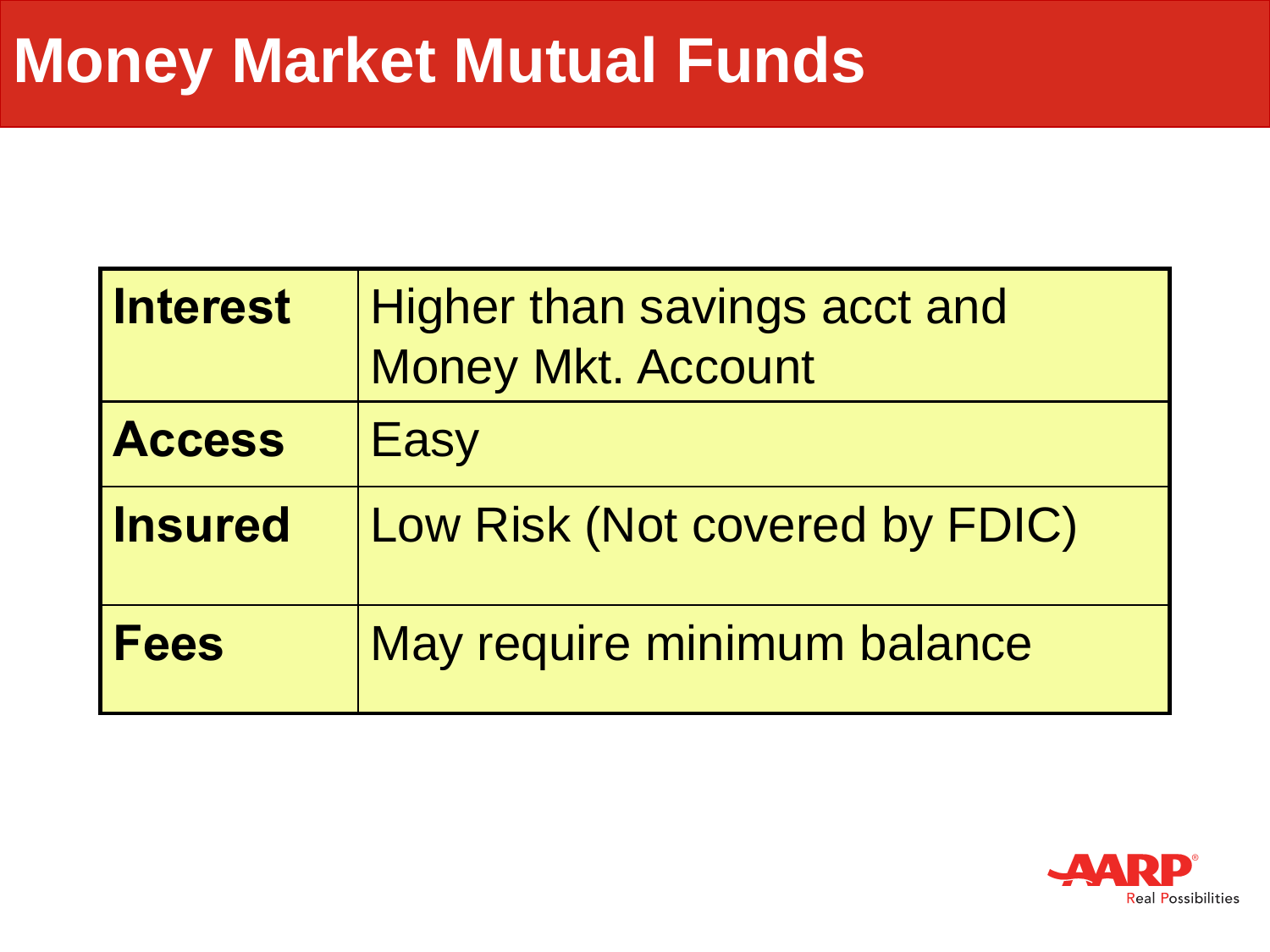| <b>Interest</b> | <b>Highest</b>                  |
|-----------------|---------------------------------|
| <b>Access</b>   | <b>Commit to time period</b>    |
| <b>Insured</b>  | \$250,000 through insured bank  |
| Fees            | Fee if you take money out early |

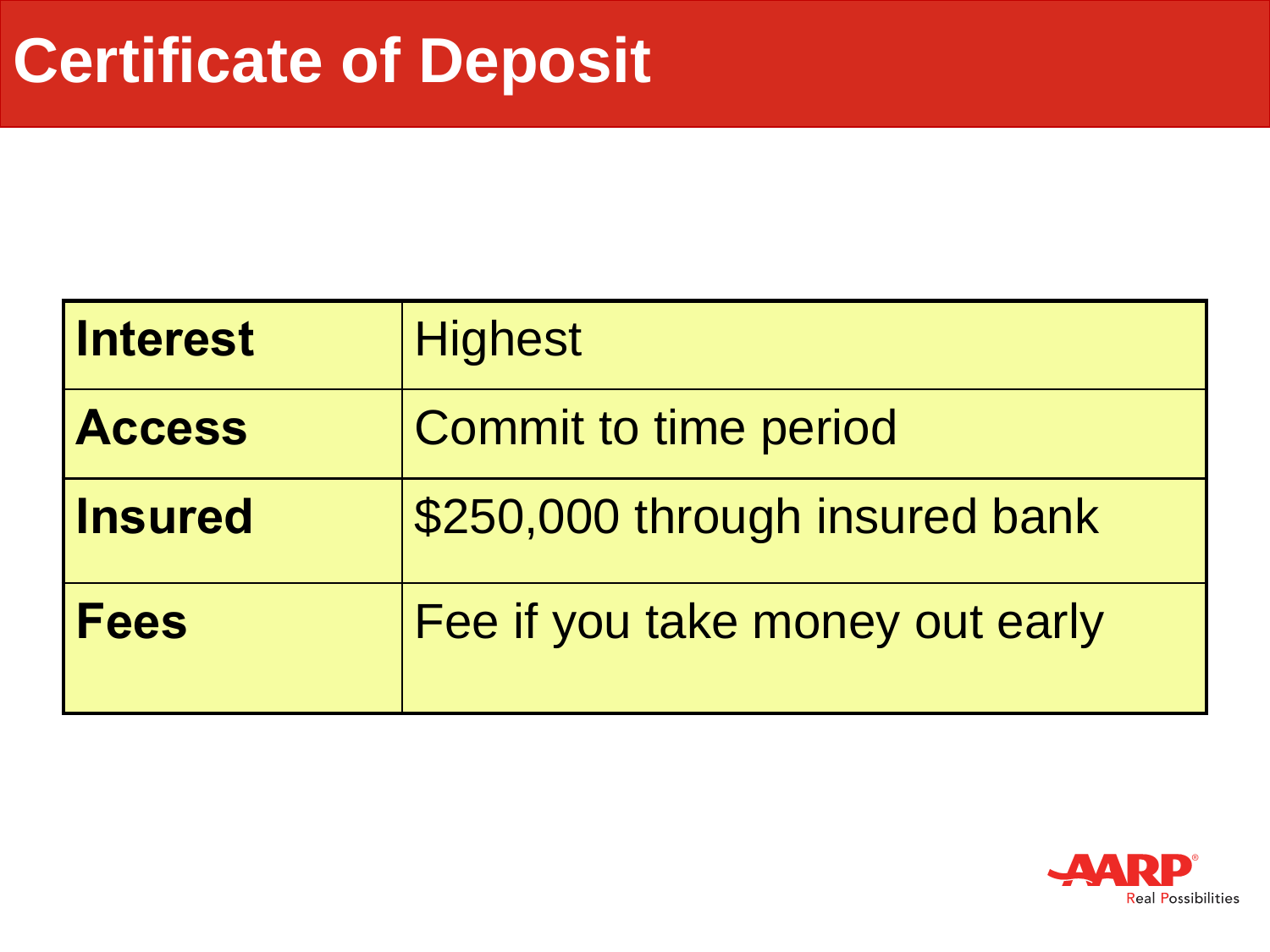## **Evaluating Savings Options**

| <b>Pros</b>                                                                                                                                                      | Cons                                                                                                                        |
|------------------------------------------------------------------------------------------------------------------------------------------------------------------|-----------------------------------------------------------------------------------------------------------------------------|
| • Easy to deposit and withdraw<br>• Low risk<br>• FDIC insurance for savings<br>• MM accounts and CDs<br>purchased through banks<br>• Insurance available for MM | • Low interest rates<br>• Money has little chance<br>to outpace inflation<br>• May require minimum<br>balance to avoid fees |
| funds                                                                                                                                                            |                                                                                                                             |

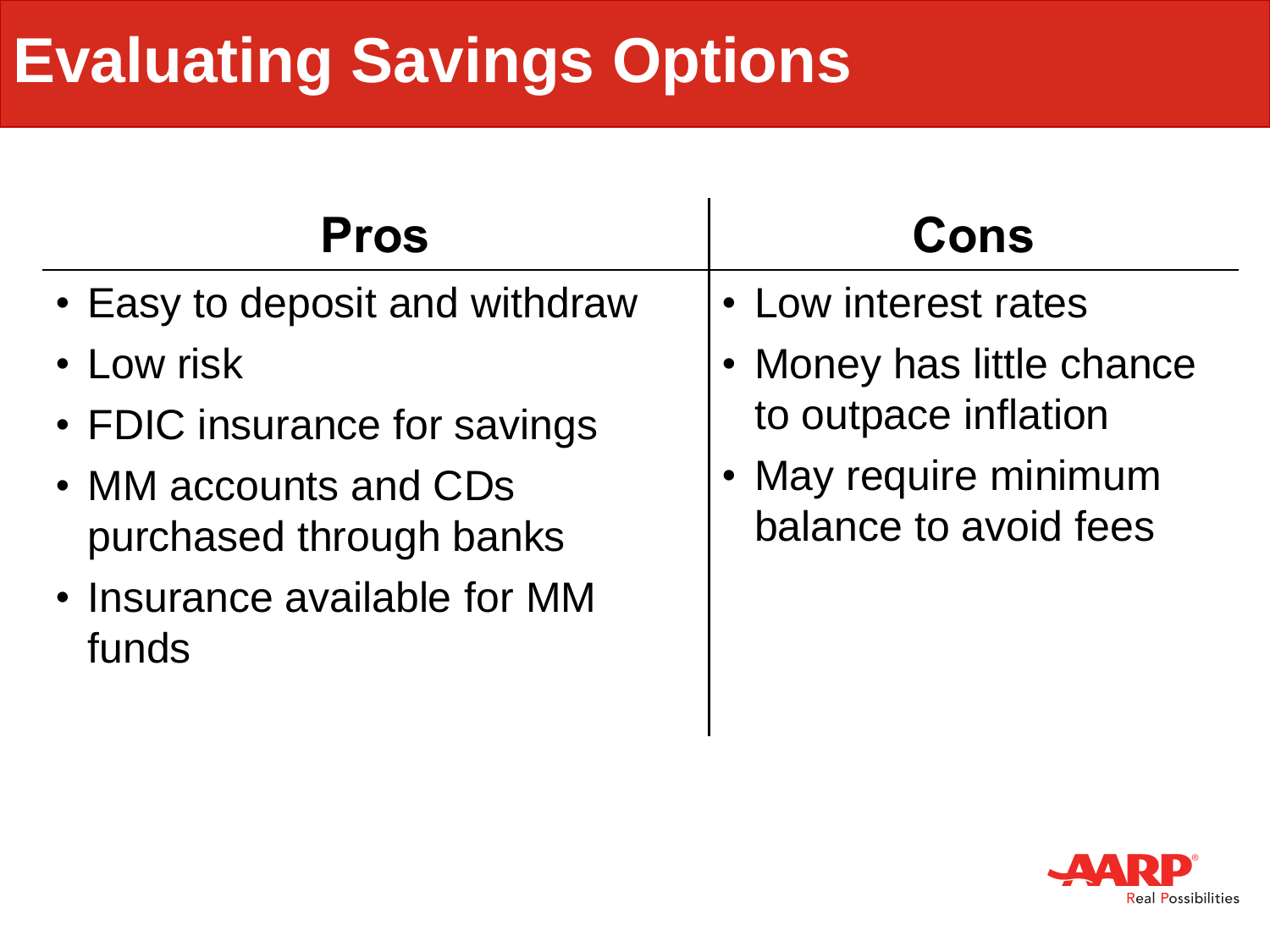### **Take Action**

- Get your budget on track with the AARP Budget Calculator at aarp.org/money
- Find low fee banking accounts at websites such as bankrate.com and moneycentral.msn.com
- Make sure your bank accounts are completely insured at FDIC



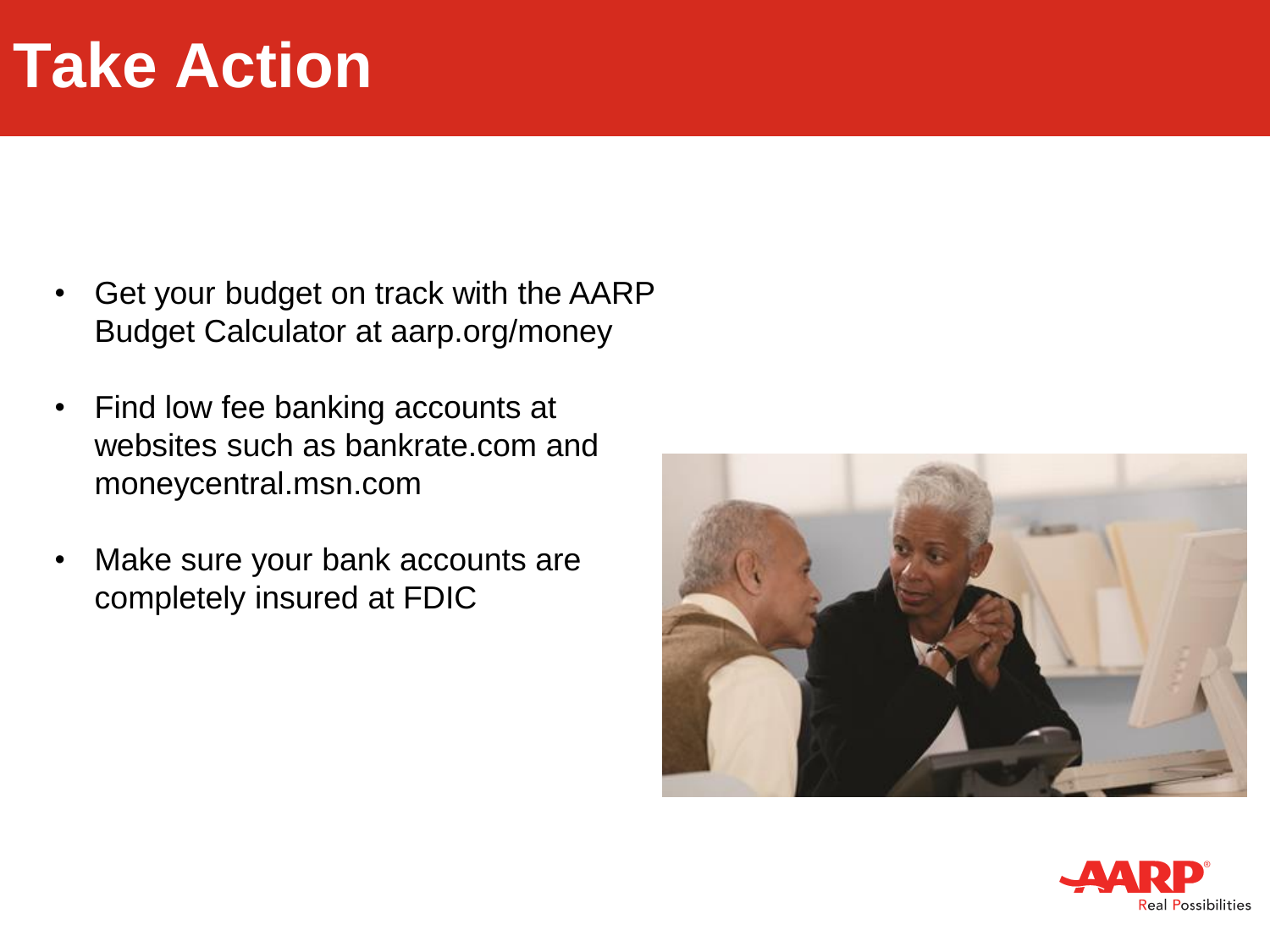## **Take Action!**

- Compare rates on savings vehicles at bankrate.com
- Make sure your money is insured at fdic.gov
- Don't put more than \$250,000 into any single FDIC insured account



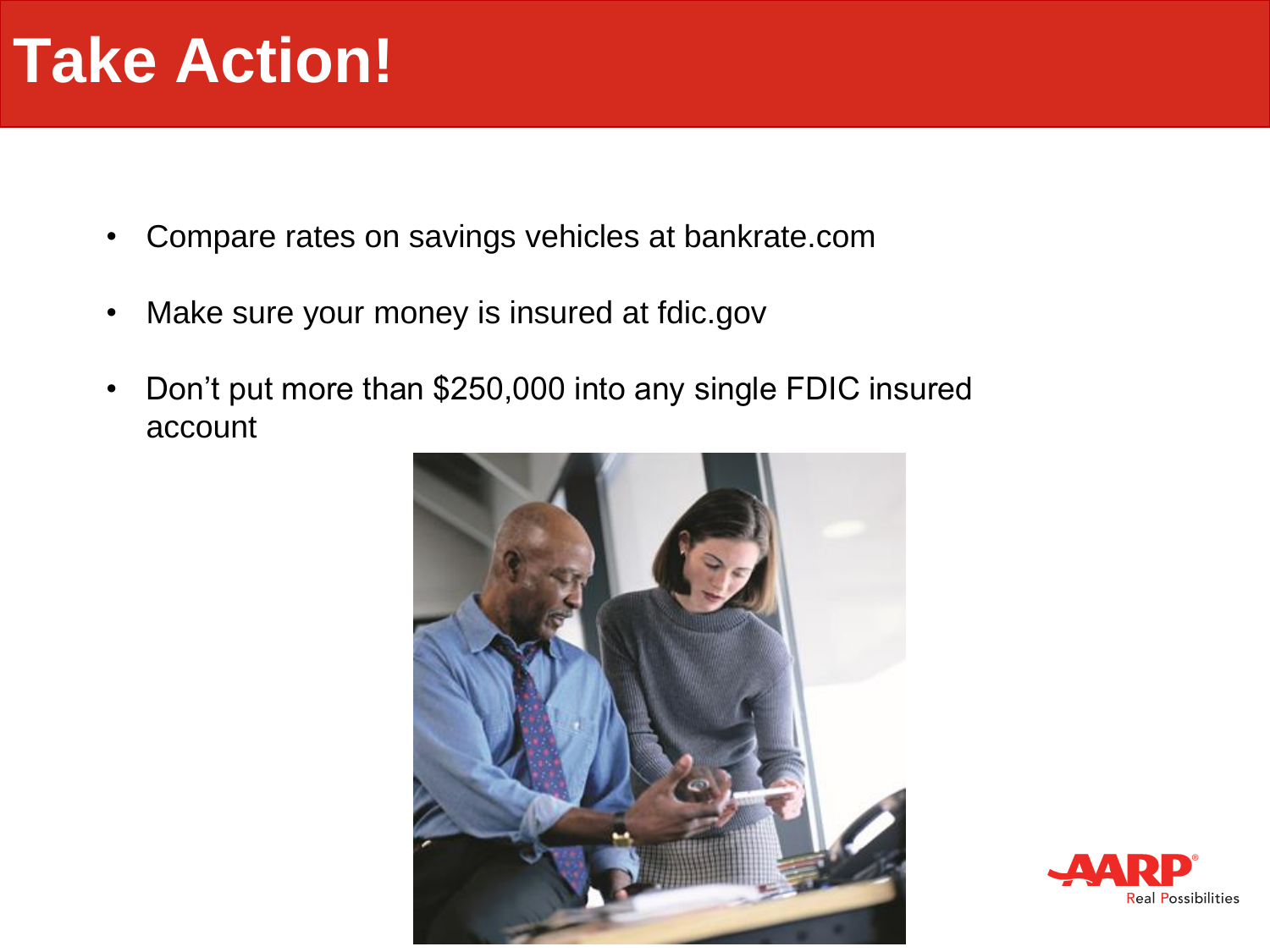#### **Save for the Future - Retirement**



- How much should you save? aarp.org/RetirementCalculator
- Learn about Social Security ssa.gov
- How can retirement accounts work for you?
- How will your funds last?